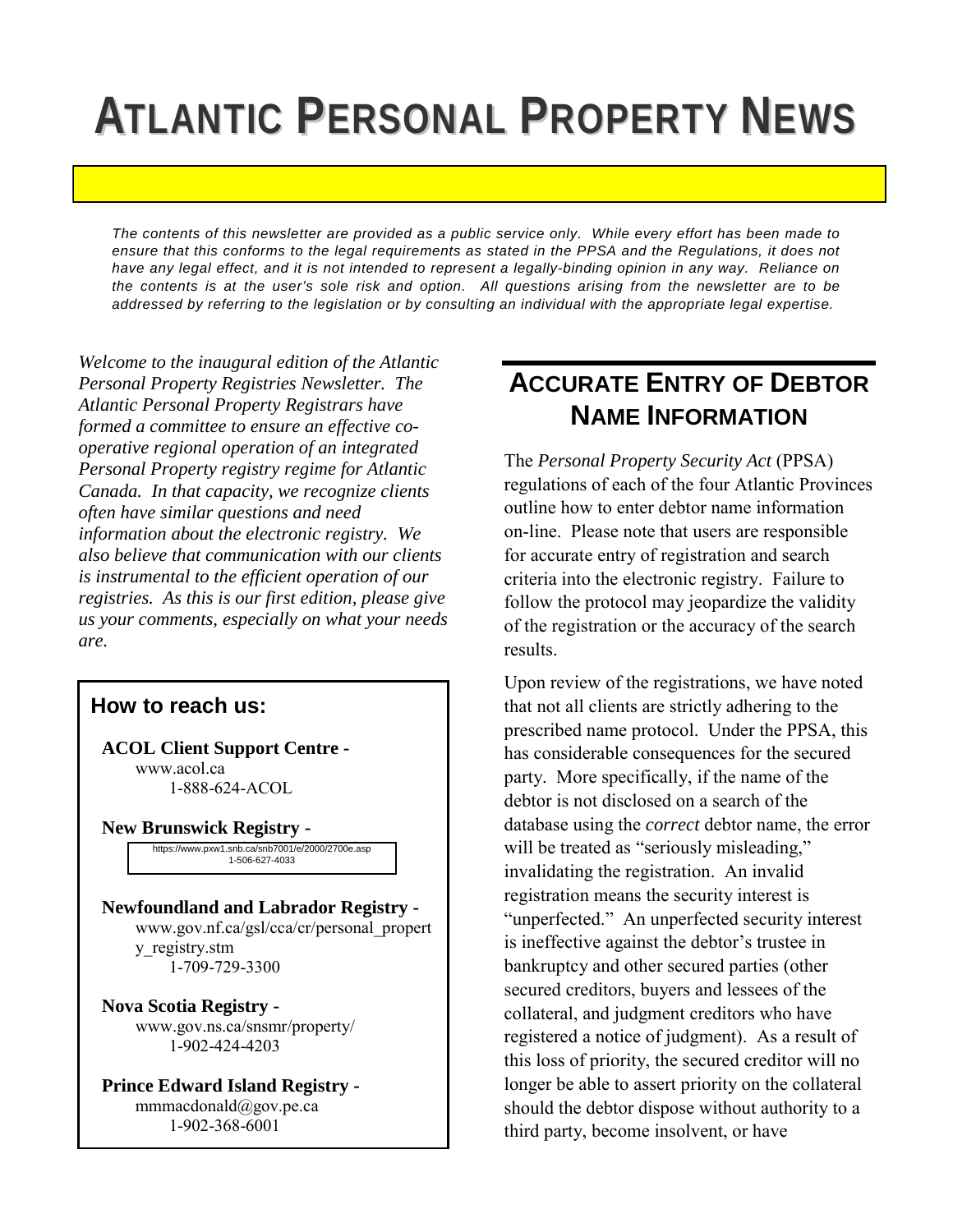enforcement proceedings initiated against the assets by another creditor. Effectively, the secured party will have lost the value of the collateral as a source of repayment of the secured debt should there be any third party claimants.

To assist users in entering name data, we have highlighted key problem areas and the corresponding rules. It should be emphasized that these same rules also apply:

- ► to the entry of the debtor's name for the purposes of conducting a search of the Registry database; and
- ► to non-PPSA registrations made in the Personal Property Registry (e.g. to the entry of an individual judgment debtor's name for the purposes of registering a notice of judgment).

#### **Debtor Name Protocol Rules:**

*Warning: This following summary of the applicable rules is provided as a public service only. While every effort has been made to ensure that this summary conforms to the legal requirements as stated in the PPSA and the Regulations, it does not have any legal effect, and it is not intended to represent a legallybinding opinion in any way. Reliance on these rules is at the user's sole risk and option. All doubts should be resolved by reference to the legislation.* 

- ► Enter the **last name** followed by the **first name** following by the **middle name**, if any, in the fields specified for each.
	- ► Example: Walsh John William Do not enter John William Walsh Walsh, John W. Walsh J W Walsh John Walsh J Walsh J. William Walsh William John
- ► Do **not** use **initials** for any part of the name.
- $\triangleright$  Note also that the system is sensitive to capital and small letters and accented characters. Entries that would match except for case and accents would show up as a close match on a search result. This may be confusing for the searcher, particularly if the list of close matches is a lengthy one. If this occurs, the registrations may be challenged as misleading. To avoid the problem, strive for case sensitive entries.
- $\blacktriangleright$  If the debtor has more that one middle name, enter **only the first of the middle names** in the field specified for middle names.
- ► If the debtor's name consists of **only one word,** enter that word in the field specified for entering the **last name of the debtor**.
- ► Under the **Regulations**, determination of the **debtor's legal name** for registration and searching purposes is governed by the rules set out below. To avoid any challenge to the validity of the registration, these rules **must be followed.** If the debtor goes by a popular name (e.g. nickname or a shortened form), a registrant **may** also enter the name as an **additional separately-identified debtor.**

The rules governing the determination of the debtor's legal name for registration and searching purposes can be found in sections 20 and 21 of the Nova Scotia regulations, and in sections 19 and 20 in PEI, New Brunswick, and Newfoundland and Labrador. To avoid any challenge, we encourage all users to review these provisions to ensure legislative compliance.

#### **PPR TRANSITION PERIOD EXPIRY DATES**

The personal property registration transition period is the period of time during which prior security interests, which were registered under prior registration law, were to remain effective under the *Personal Property Security Act*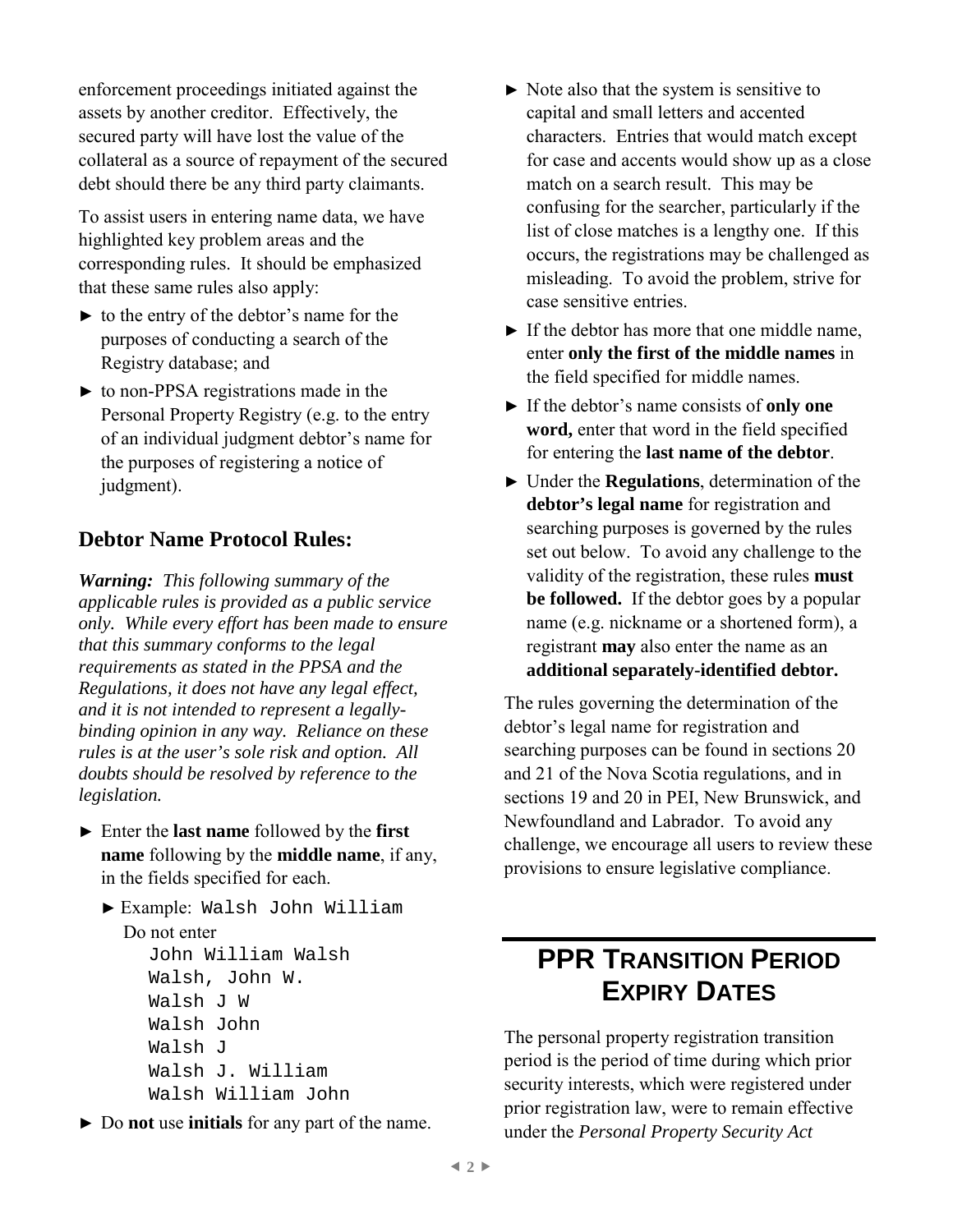(PPSA) system. Section 74 of the PPSA provides that, subject to the Act, a security interest registered under prior registration law is deemed to have been registered and perfected under the PPSA until the expiration of its registration under the prior registration law or the expiration of the legislated transition period.

This is to remind all users who may have security interests registered under prior registration law that these interests must now be registered on or before **December 12, 2001 for Newfoundland and Labrador** in order to remain effective. The PEI transition period ended on April 26, 2001.

### **SECURED PARTY ADDRESS**

Pursuant to legislative requirements in all Atlantic provinces for secured party information, the secured party is required to provide an address when registering financing statements. This address is critical for several reasons. First, third parties rely on the address for making demands to view general security agreements and to request compulsory discharges. Further, a registrar is required to send a notice of discharge, amendment or global change to a secured party, when the financing statement has been filed by a registrant on behalf of that third party. If the address is not correct, the secured party will not receive this notice, which could ultimately affect priority or the effectiveness of a registration.

If a secured party has multiple registrations and subsequently has an address change, the address on the registrations can be effectively changed by requesting a global change of address in accordance with the regulations.

#### **PARTIAL DISCHARGES**

Often, a collateral description must be updated when a portion of the secured property in the original registration is to be released from being security. Uncertainty has arisen as to how this partial discharge should be described on the system. From a review of the Regulations for all provinces, the Registrars agree that the report does not distinguish between different types of amendments to collateral—discharges, additions, and changes. We suggest general collateral description amendments should be updated to clearly indicate the current collateral applicable at the time of the amendment. In the case of a partial discharge, you would restate the description in the original, referencing as "excluded" the collateral subject to the discharge. The Registrars are reviewing the possibility of amending the regulations to reduce any possible confusion. Notes can also be made in the *additional information* field on the Financing Change Statement.

## **ENTERING FRENCH-LANGUAGE CHARACTERS**

Some ACOL functions and applications support entry of French-language characters into text fields.

- ► If you are using a French-language keyboard, see Windows Help for configuration of your system to support entry of French-language characters.
- ► For entry of French-language characters using an English-language keyboard and an English version of Windows, refer to the table on page 4.